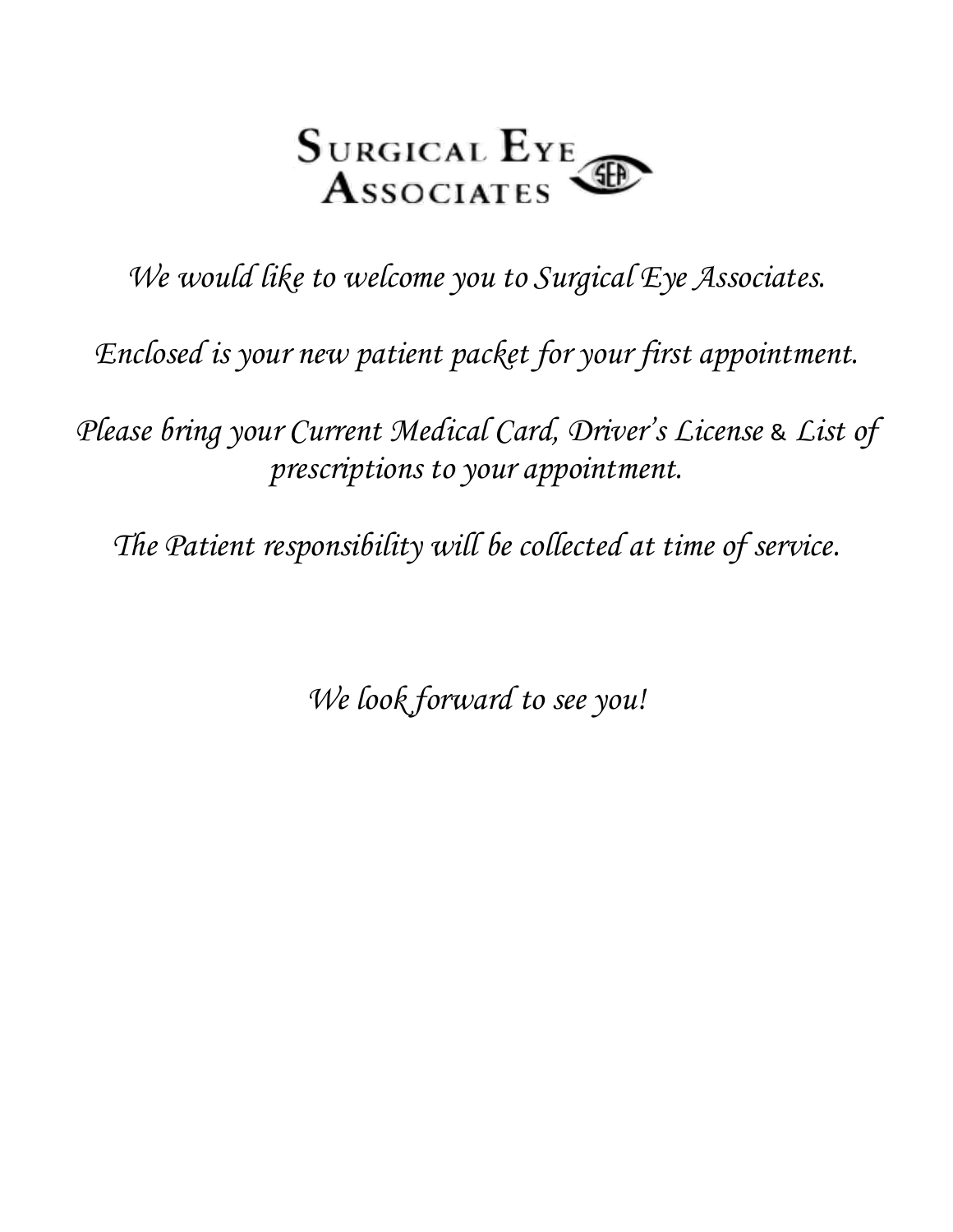

**PATIENTS YEARLY INFORMATION**

| Date<br><u> 1989 - Johann Barn, fransk politik formuler (d. 1989)</u> |                                                                                                                                                                                                                                     |  |  |
|-----------------------------------------------------------------------|-------------------------------------------------------------------------------------------------------------------------------------------------------------------------------------------------------------------------------------|--|--|
| PLEASE COMPLETE ALL QUESTIONS ON THIS PAGE                            |                                                                                                                                                                                                                                     |  |  |
|                                                                       |                                                                                                                                                                                                                                     |  |  |
|                                                                       |                                                                                                                                                                                                                                     |  |  |
|                                                                       |                                                                                                                                                                                                                                     |  |  |
|                                                                       |                                                                                                                                                                                                                                     |  |  |
|                                                                       | Sex: M or F<br>Marital Status: M S W D                                                                                                                                                                                              |  |  |
|                                                                       |                                                                                                                                                                                                                                     |  |  |
|                                                                       |                                                                                                                                                                                                                                     |  |  |
|                                                                       | Please make sure that you've signed the appropriate HIPPA release for this emergency contact!                                                                                                                                       |  |  |
| <b>RESPONSIBLE PARTY</b><br>(Person responsible for statements)       |                                                                                                                                                                                                                                     |  |  |
|                                                                       |                                                                                                                                                                                                                                     |  |  |
| Relationship to Patient if not Self ____________________              |                                                                                                                                                                                                                                     |  |  |
|                                                                       |                                                                                                                                                                                                                                     |  |  |
|                                                                       |                                                                                                                                                                                                                                     |  |  |
| Employer ________                                                     |                                                                                                                                                                                                                                     |  |  |
| <b>INSURANCE INFORMATION</b>                                          |                                                                                                                                                                                                                                     |  |  |
| <b>Primary Insurance</b>                                              | <b>Secondary Insurance</b>                                                                                                                                                                                                          |  |  |
|                                                                       | Insured's Name                                                                                                                                                                                                                      |  |  |
|                                                                       | Insured's Date of Birth <b>contained</b> and the United States of Birth and the United States and the United States and States and States and States and States and States and States and States and States and States and States a |  |  |
| Relationship to patient: Self Spouse Child Other                      | Relationship to patient: Self Spouse Child Other                                                                                                                                                                                    |  |  |
|                                                                       |                                                                                                                                                                                                                                     |  |  |
|                                                                       |                                                                                                                                                                                                                                     |  |  |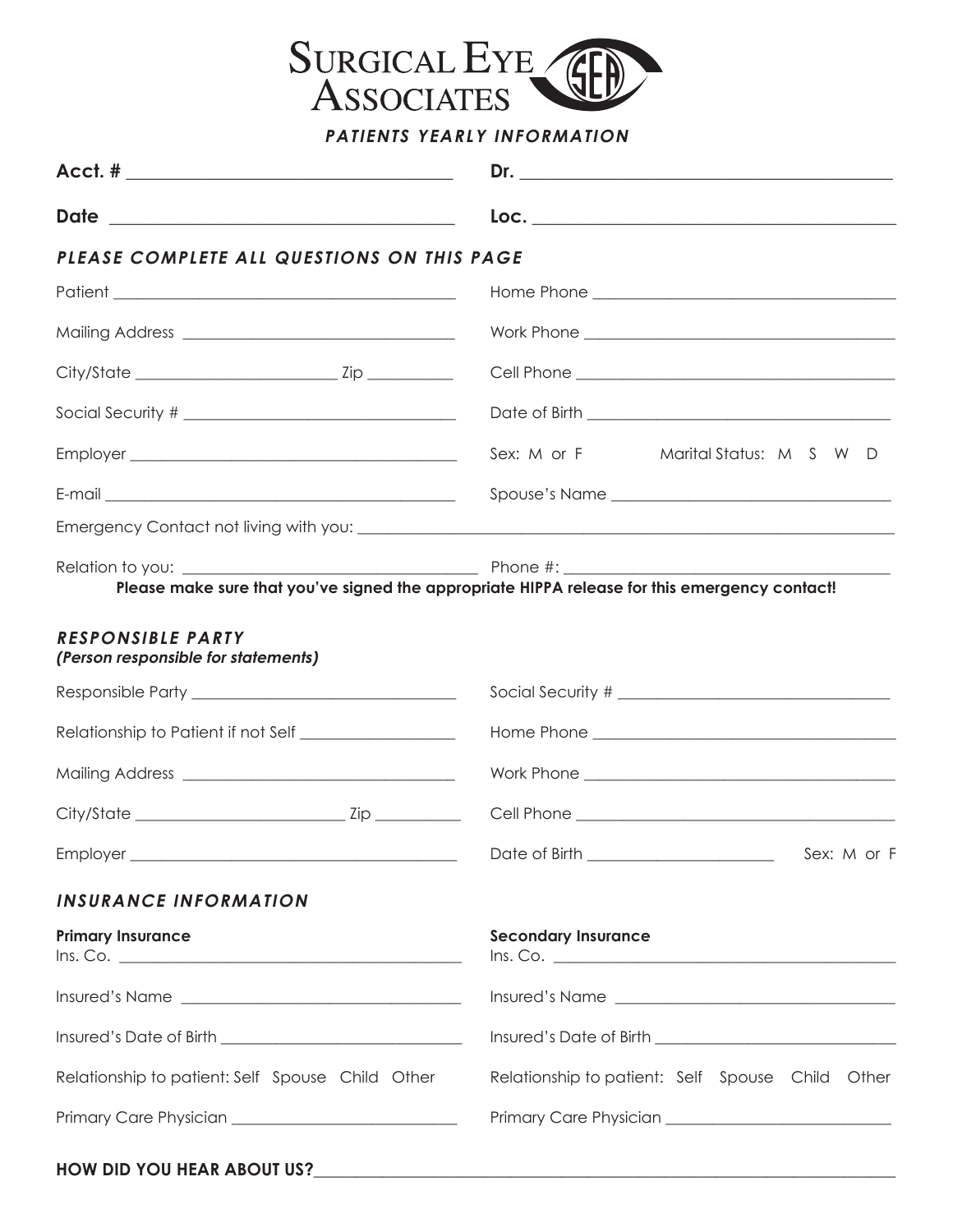### **MEDICAL INFORMATION**

| <b>NAME</b>     | D.O.B                |
|-----------------|----------------------|
| <b>DATE</b>     | <b>REFERRED BY</b>   |
| <b>PHARMACY</b> | <b>FAMILY DOCTOR</b> |

#### **I. HISTORY**

1. Medication Allergies & Type of Reaction:

2. Current Medications: Name & Reason:

3. Previous/Current Health Problems:

4. Past Surgical History:

- 5. Previous/Current Eye Problems:
- 6. Previous Eye Surgeries:

RK/Lasik/PRK Yes\_\_\_\_\_ No\_\_\_\_\_ Laser Surgeries Yes\_\_\_\_\_ No\_\_\_\_

**OVER**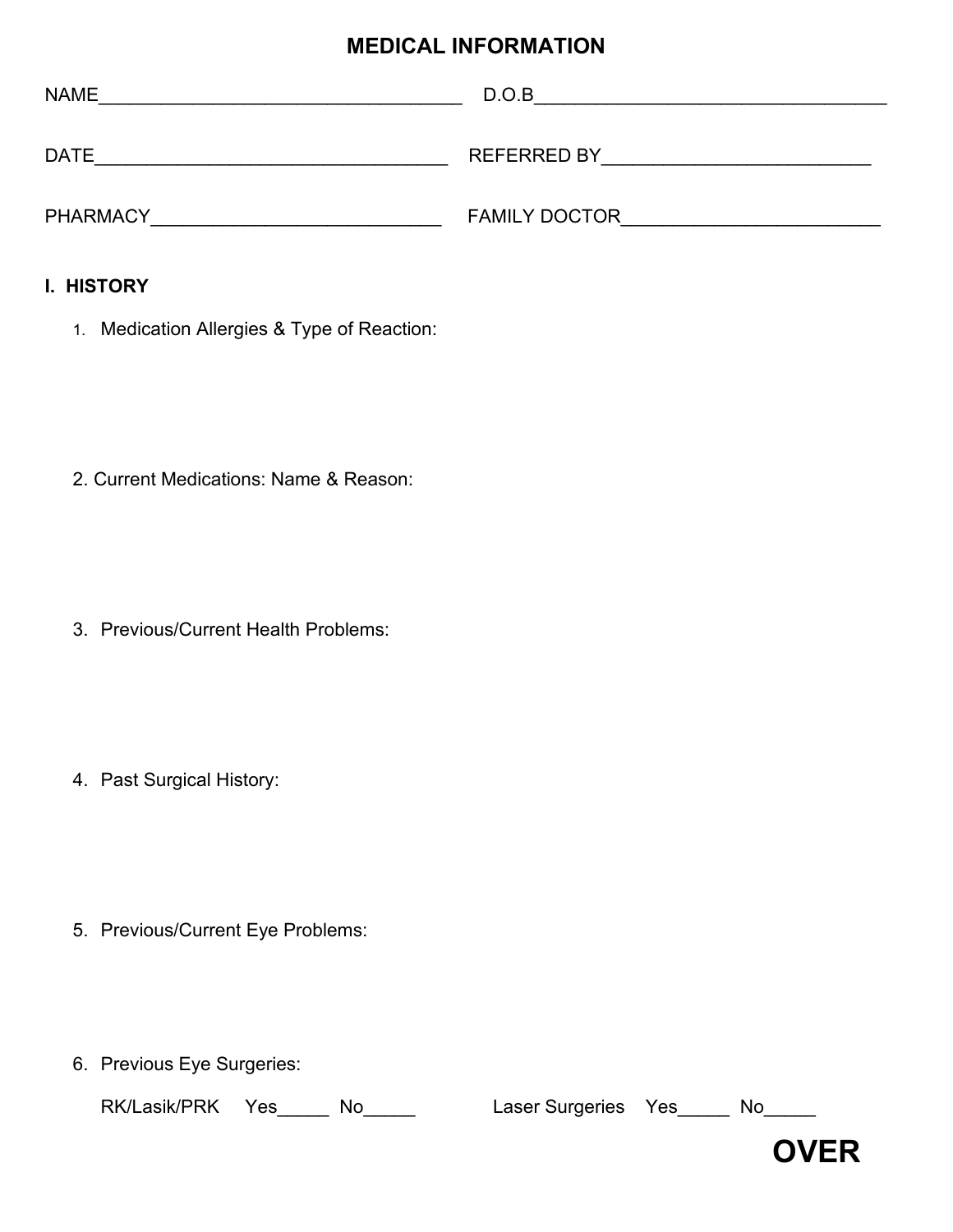| II. FAMILY HISTORY (Not Self):                                                                                  |                                                         |  | Relationship of Family Member(s)                                                      |                                                                                                                       |  |
|-----------------------------------------------------------------------------------------------------------------|---------------------------------------------------------|--|---------------------------------------------------------------------------------------|-----------------------------------------------------------------------------------------------------------------------|--|
| Cataracts                                                                                                       | $Yes$ No $N$                                            |  |                                                                                       | <u> 1989 - Johann John Stone, mars et al. (</u>                                                                       |  |
| Glaucoma                                                                                                        | $Yes$ No $N$                                            |  |                                                                                       |                                                                                                                       |  |
| <b>Retinal Detachment</b>                                                                                       | $Yes$ No $N$                                            |  |                                                                                       | the control of the control of the control of the control of the control of the control of                             |  |
| Eye Disorders                                                                                                   | $Yes$ No $\_\_$                                         |  |                                                                                       |                                                                                                                       |  |
| <b>Diabetes</b>                                                                                                 | $Yes$ No $N$                                            |  |                                                                                       |                                                                                                                       |  |
| High Blood Pressure                                                                                             | $Yes$ No $\_\_$                                         |  |                                                                                       | <u> 1989 - Johann John Stone, mars eta industrial eta industrial eta industrial eta industrial eta industrial eta</u> |  |
| <b>Heart Disease</b>                                                                                            | $Yes$ No $\rule{1em}{0.15mm}$ No $\rule{1.5mm}{0.15mm}$ |  |                                                                                       |                                                                                                                       |  |
|                                                                                                                 |                                                         |  |                                                                                       |                                                                                                                       |  |
| <b>III. SOCIAL HISTORY</b><br>Do you use drugs other then those prescribed? Yes________________________________ |                                                         |  |                                                                                       |                                                                                                                       |  |
| Alcohol Use:<br>None Less than one drink a day 1-2 Drinks a day 3+ Drinks a day                                 |                                                         |  |                                                                                       |                                                                                                                       |  |
| Smoking Status: Never___________ Former_________ (How long ago?) Current________                                |                                                         |  |                                                                                       |                                                                                                                       |  |
|                                                                                                                 |                                                         |  | Do you drive? Daytime Driving Only _______ Normal Driving _______ Do Not Drive ______ |                                                                                                                       |  |
| Do you have visual difficulty when driving?                                                                     |                                                         |  |                                                                                       |                                                                                                                       |  |
| Do you have difficulty driving at night?                                                                        |                                                         |  |                                                                                       |                                                                                                                       |  |
|                                                                                                                 |                                                         |  |                                                                                       |                                                                                                                       |  |
| Place of Residence: Personal Residence _________ Assisted Living _______                                        |                                                         |  |                                                                                       |                                                                                                                       |  |
| Do you have an advanced Directive or Living Will?  Yes_______  No______                                         |                                                         |  |                                                                                       |                                                                                                                       |  |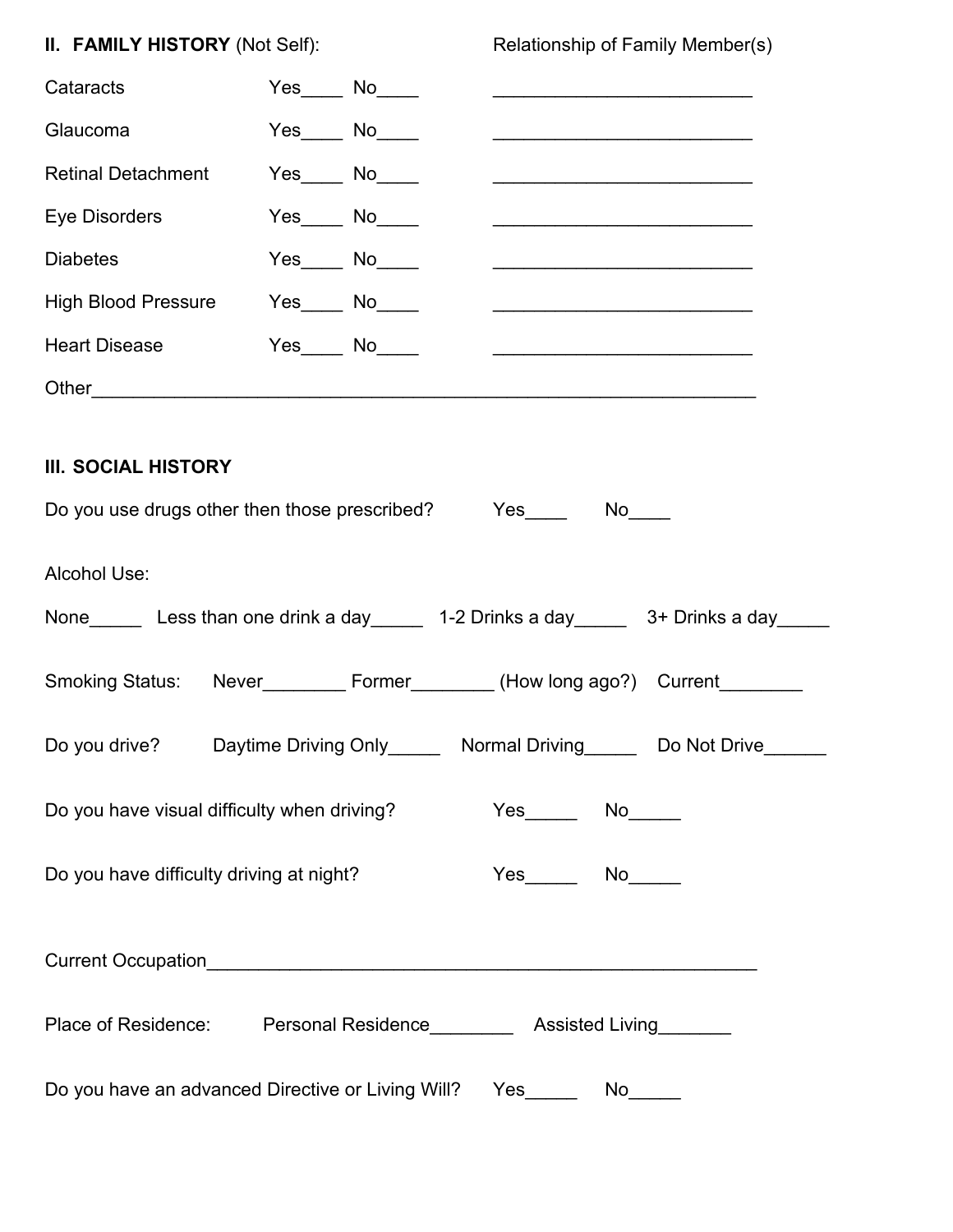# **TO ALL SURGICAL EYE ASSOCIATES PATIENTS:**

Please make sure you are aware of your insurance coverage benefits for your visit; not all plans provide a routine vision coverage benefits. Some of the following symptoms may appear to be a medical problem to a patient, but may end up being related to a refractive correction problem that your carrier may not cover under your medical provisions.

### **Some of these symptoms are:**

Burning / itching eyes Blurry vision Certain headaches

This is not an all-inclusive list, but these are some examples of symptoms that may be caused by a need for corrective eye wear and/or a prescription adjustment. Your medical insurance benefits may not cover these or other diagnosis that your carried determines to be a routine refractive vision problem.

Your insurance carrier may not pay for the refraction component of your visit. Please be aware that you may be responsible for this service. Currently, Surgical Eye Associates charge \$25.00 for a refraction.

Your signature below will indicate that you have read this notice and that you agree to be fully and personally responsible for any charges for services rendered not covered by your insurance carrier.

**\_\_\_\_\_\_\_\_\_\_\_\_\_\_\_\_\_\_\_\_\_\_\_\_\_\_\_\_\_\_\_\_\_\_\_\_\_\_\_\_\_\_\_\_\_\_\_\_\_\_\_\_ \_\_\_\_\_\_\_\_\_\_\_\_\_\_\_\_\_\_\_\_\_\_\_\_\_\_\_\_\_\_\_\_\_\_\_**

**\_\_\_\_\_\_\_\_\_\_\_\_\_\_\_\_\_\_\_\_\_\_\_\_\_\_\_\_\_\_\_\_\_\_\_\_\_\_\_\_\_\_\_\_\_\_\_\_\_\_\_\_ \_\_\_\_\_\_\_\_\_\_\_\_\_\_\_\_\_\_\_\_\_\_\_\_\_\_\_\_\_\_\_\_\_\_\_**

Patient Name Printed **Date 2018** 

Patient Signature **Date**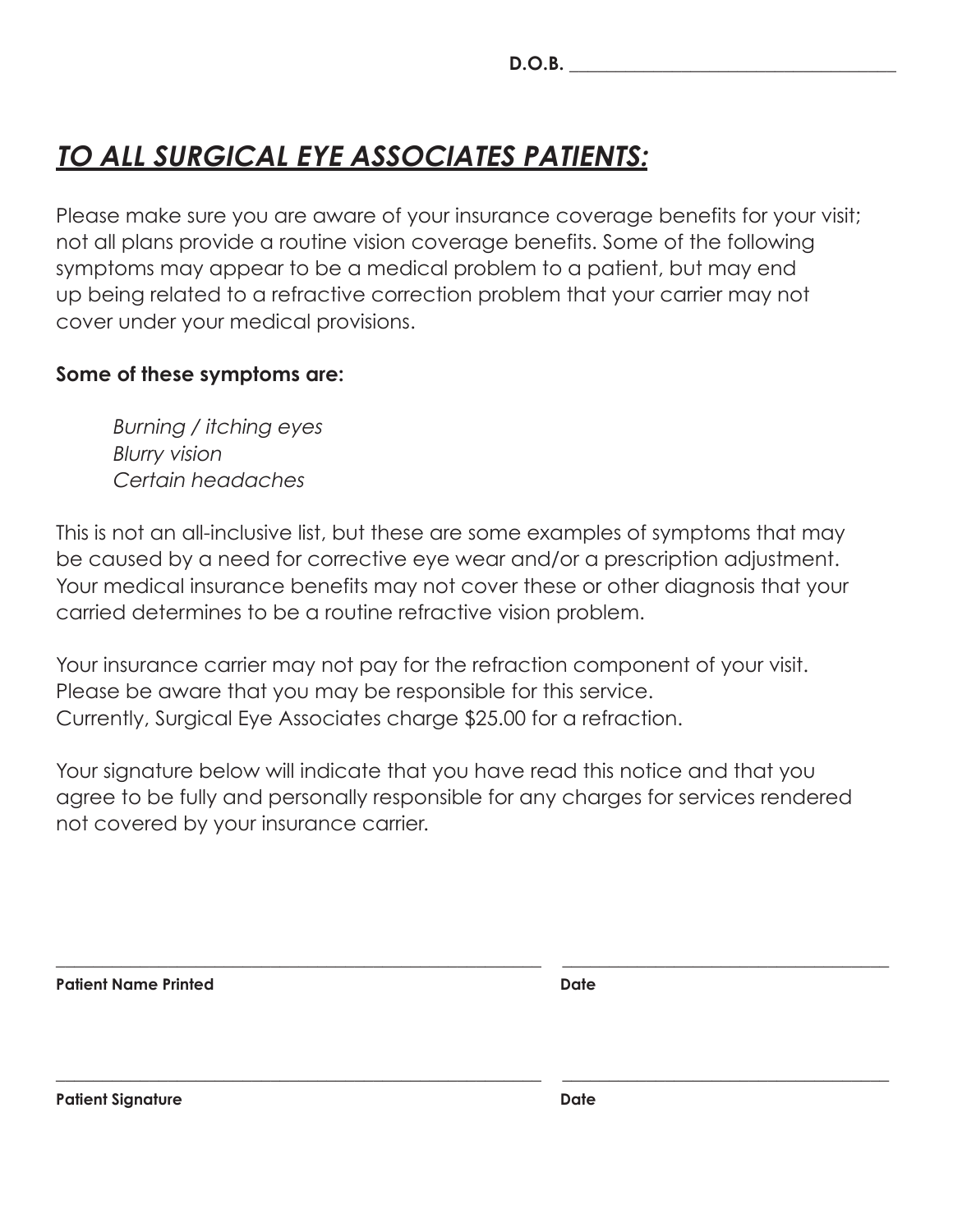# **SURGICAL EYE ASSOCIATES**

### **SIGNATURE ON FILE, ASSIGNMENT OF BENEFITS, FINANCIAL AGREEMENT, ACKNOWLEDGMENT OF PRIVACY PRACTICES, DISCLOSURE OF FINANCIAL INTEREST**

**1. MEDICARE:** I request that payment of authorized Medicare benefits to be made on my behalf be assigned to Surgical Eye Associates, LLC for services furnished by Surgical Eye Associates, LLC and its providers. I authorize any holder of medical information about me to release Medicare and its agents any information needed to determine these benefits or the release of medical information necessary to pay the claim. If I have other insurance coverage, my signature authorizes releasing the information to the insurer or agency shown. Surgical Eye Associates, LLC accepts the Medicare allowable determination of the carrier as the full charge, and I am responsible only for the deductible, coinsurance and non-covered services.

**2. PARTICIPATING INSURANCE AND RELEASE OF INFORMATION:** I understand that Surgical Eye Associates, LLC may use and disclose medical information about me for services and procedures so they may be billed and collected from and insurance agency or third party. Surgical Eye Associates, LLC may also tell my health plan and/or referring physician about a treatment I am going to obtain prior approval or to determine whether my plan will cover the treatment, to facilitate payment, or the like.

**3. NON-PARTICIPATING WITH PATIENT'S INSURANCE:** The undersigned agrees that I am individually obligated to pay the full charges of all services rendered to me by Surgical Eye Associates, LLC if I belong to a plan that Surgical Eye Associates, LLC does not participate with.

**4. NON-COVERED SERVICES:** The undersigned accepts full financial responsibility for all items and services which are determined by my insurance plan not to be covered. The undersigned agrees to cooperate with Surgical Eye Associates, LLC to obtain necessary healthcare service plan authorizations.

**5. FINANCIAL AGREEMENT:** I agree that in return for the services provided to the patient by Surgical Eye Associates, LLC, I will pay my account at the time service is rendered or will make financial arrangements satisfactory to Surgical Eye Associates, LLC for payment.

**6. FINANCE CHARGES:** I agree to pay a finance charge of 1% per month, compounded, for any balance I am responsible for which is over 60 days old. I also agree to pay for any returned check fees incurred by Surgical Eye Associates, LLC. It is the policy of Surgical Eye Associates, LLC to also charge a fee no less than \$25.00 for each appointment you are unable to cancel or reschedule within 24 hours of your appointment. I also agree that if I am the parent/guardian bringing a child in for treatment that I am responsible for all fees incurred by the child. If an account is sent to a collection agency or attorney for collection, I agree to pay collection expenses and reasonable attorney's fees as established by the court and not by a jury in any court action. Any benefits of any type under any policy of insurance insuring the patient or any other party liable to the patient is hereby assigned to Surgical Eye Associates, LLC. However, it is understood that the undersigned and/or the patient are primarily responsible for the payment of my bill.

**7. ACKNOWLEDGMENT OF PRIVACY PRACTICES:** I hereby acknowledge that I have received a copy of the Notice of Privacy for Surgical Eye Associates, LLC. There is also a copy posted in the office. I understand that if I have questions or complaints regarding my privacy rights that I may contact the Privacy Officer.

**8. CONSENT:** I hereby authorize the doctors and staff of Surgical Eye Associates, LLC to administer or perform medical treatment including procedures or services as may deem necessary or reasonable, laboratory services and diagnostic procedures. Additionally, I authorize Surgical Eye Associates, LLC to obtain my medication history.

**9. DISCLOSURE OF FINANCIAL INTEREST:** Louisiana law requires physicians to disclose to a patient, when the physician refers the patient to another health care provider or facility, that the physician has a financial interest in that entity. The purpose of this disclosure is to notify you that Richard O. Bessent, MD has an ownership interest in Vision Care Plus, Inc. If you are referred to this entity and have any questions, please discuss this with your physician directly. You have the right to choose a different entity or choose not to receive services by letting the doctor know prior to the referral.

#### PATIENT SIGNATURE **EXECUTES**

#### SIGNATURE OF PATIENT'S REPRESENTATIVE

**PATIENT NAME (PRINT) \_\_\_\_\_\_\_\_\_\_\_\_\_\_\_\_\_\_\_\_\_\_\_\_\_\_\_\_\_\_\_\_\_\_\_\_\_\_\_\_\_ DATE \_\_\_\_\_\_\_\_\_\_\_\_\_\_\_\_\_\_\_\_**